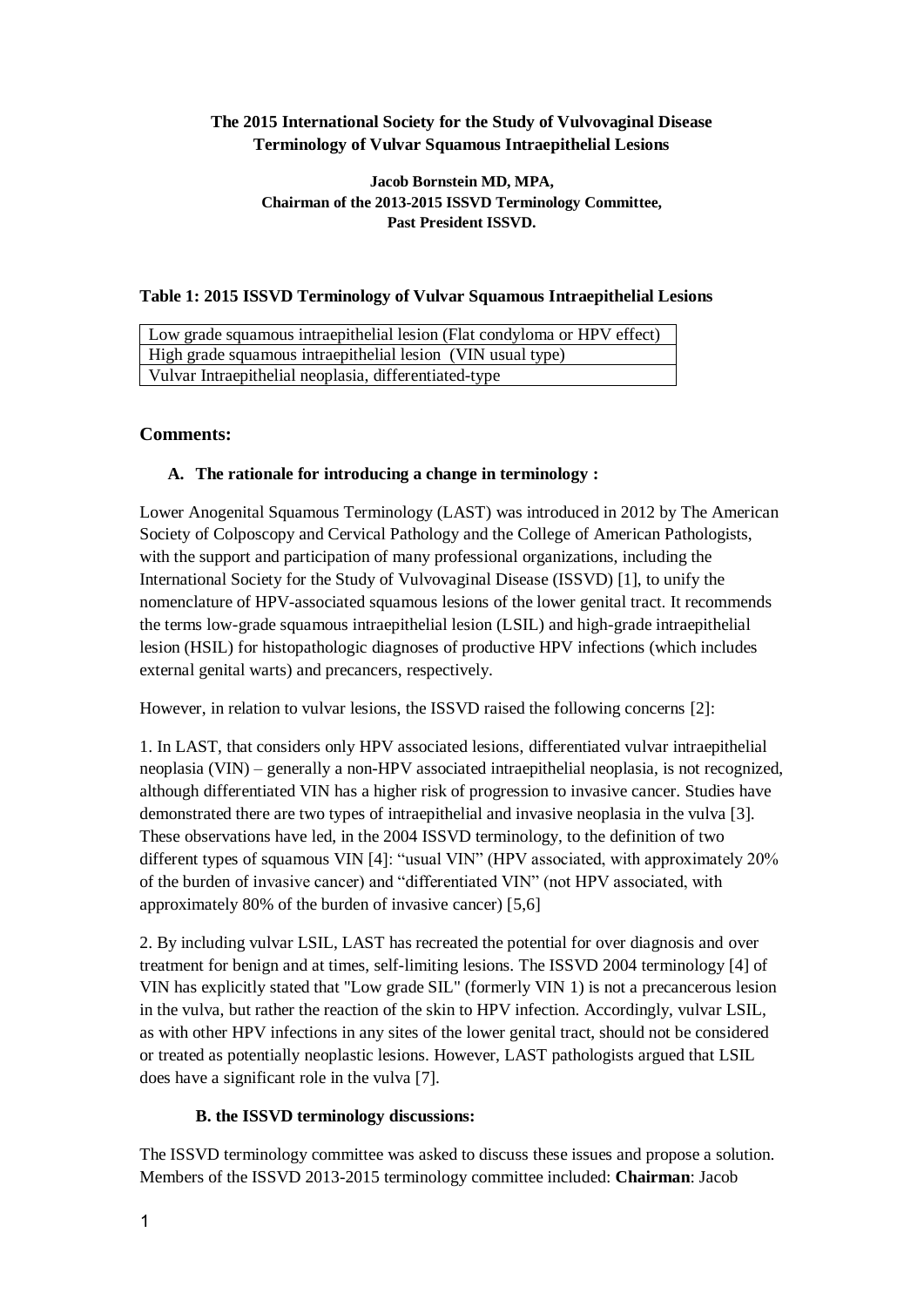Bornstein. **Members** (alphabetically): Fabrizio Bogliatto, Tanja Bohl, Deborah Coady, Hope Haefner, Mario Preti, Jason Reutter, Priya Selva-Nayagam, Colleen Stockdale , Marc Van-Beurden.

Several proposals were raised and discussed in depth. However, during discussions, we learned that the World Health Organization has adopted the LAST Project's recommendations for cervix, vagina, and vulva but revised them to include the term "Differentiated-type vulvar intraepithelial neoplasia" for these non HPV-associated precancerous lesions [8]. Dr. Teresa M. Darragh, the leader of LAST project recommended, when consulted, that the ISSVD adopt the WHO modification of LAST, for classification of vulvar squamous cell precursors.

WHO classification of tumors of the vulva still uses LSIL. During discussions with Dr. Christopher Crum and Dr. Ed Wilkinson, two of authors of the WHO classification, they recommended that the ISSVD adopt the WHO classification and explain that LSIL is preferable to "condyloma" because it encompasses a range of HPV-associated vulvar lesions.

The terminology committee discussed all options by e-mail correspondence and finally, in a conference call. The decision was to propose a modified WHO classification. The ISSVD Executive Council accepted that proposal. This was presented twice to the members at the 2015 World Congress. All suggestions and corrections were reviewed and discussed, and a final version was accepted by a majority vote at the Business Meeting of the ISSVD in July 28, 2015 (Table 1).

The final version (Table 1) does contain "low grade squamous intraepithelial lesion", which, as discussed above, is controversial. However, the word 'neoplasia' is not used, and in parentheses it is stated that the meaning is that of flat condyloma or HPV effect. This expresses the approach of the ISSVD that LSIL in not pre-cancerous and does not need to be treated, unless symptomatic.

Then HSIL is used, and in parentheses, the previous term is mentioned (usual VIN). 'VIN differentiated' is the third, just as in the previous ISSVD terminologies.

The 2015 terminology is close to the WHO classification that is used by pathologists, and to the LAST that is used by the ASCCP and CAP. It gives a reasonable solution to the two concerns that were raised by ISSVD in regard to LAST.

#### **References**

1. Darragh TM, Colgan TJ, Thomas Cox J, Heller DS, Henry MR, Luff RD, McCalmont T, Nayar R, Palefsky JM, Stoler MH, Wilkinson EJ, Zaino RJ, Wilbur DC; Members of the LAST Project Work Groups. The Lower Anogenital Squamous Terminology Standardization project for HPV associated lesions: background and consensus recommendations from the College of American Pathologists and the American Society for Colposcopy and Cervical Pathology. Int J Gynecol Pathol. 2013 Jan;32(1):76-115.

2. Bogliatto F, Bohl T, Reutter J, Sideri M, Bornstein J. LAST terminology applied to the vulva: the challenge of VIN continues. J Low Genit Tract Dis. 2015;19:e47-8.